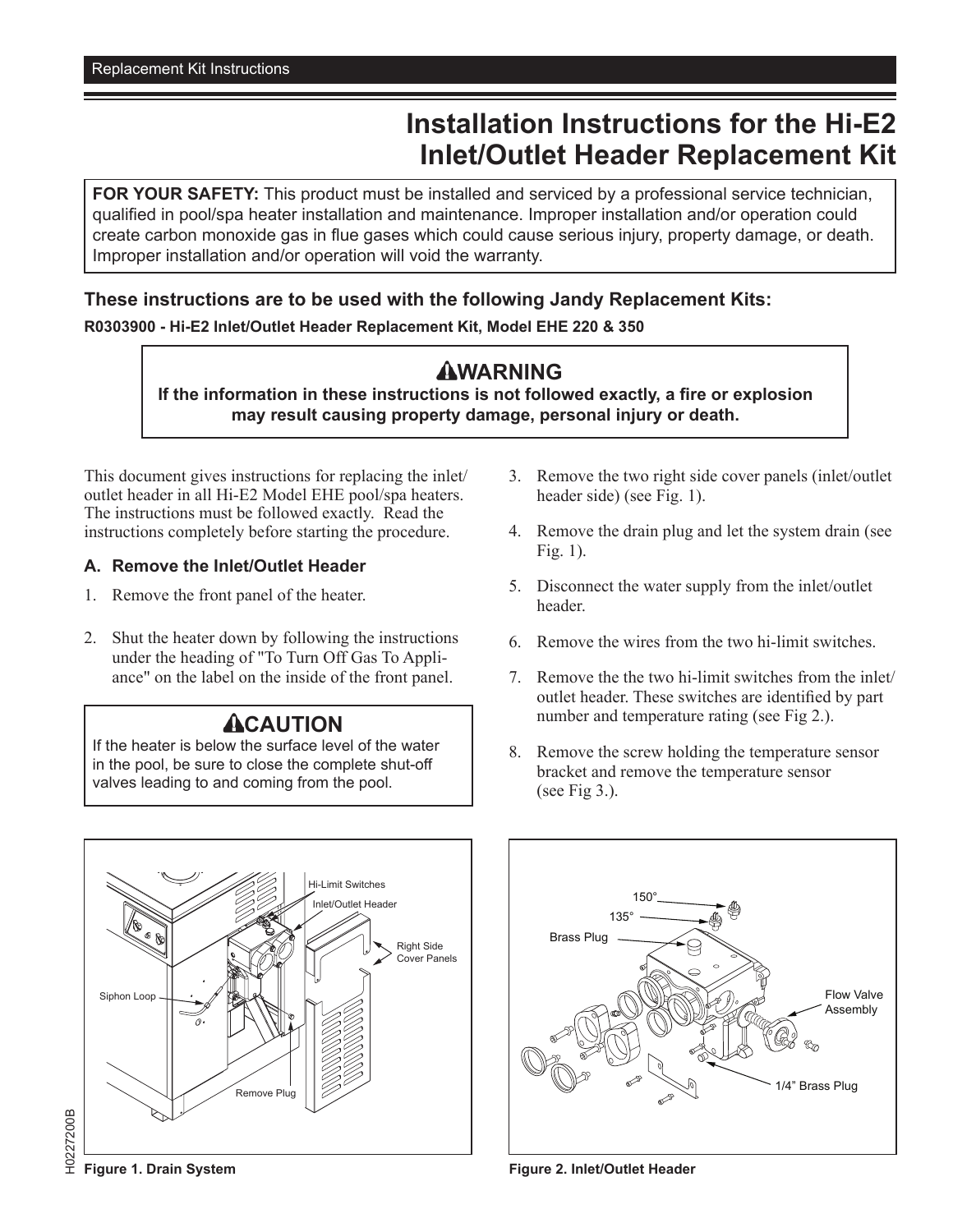

**Figure 3. Temperature Sensor**

- 9. Using a 7/16" wrench, loosen the compression nut located where the siphon loop enters the inlet/outlet header. Carefully pull the tubing out of the header (approximately 2-1/2") (see Fig. 1)
- 10. Remove the two bolts that hold the flow valve assembly to the inlet/outlet header. Pull assembly straight out of the header (see Fig. 2).
- 11. Remove the eight 1/4-20 x 1-1/4" bolts that hold the inlet/outlet header in place (see Fig. 4).
- 12. Remove the bolt that attaches the heat exchanger support bracket to the heater support frame and remove the bracket (see Fig 2).
- 13. Carefully remove the inlet/outlet header and the gasket from the header plate.
- 14. Clean the surface of the header plate. This surface must be clean and free of gasket material to achieve the proper seal.



**Figure 4. Remove Inlet/Outlet Header**

#### **B. Replace the Inlet/Outlet Header**

- 1. Make sure the header plate is dry and carefully place the new inlet/outlet header gasket onto the header plate.
- 2. Place the inlet/outlet header over the gasket. Line up the holes and insert the top six  $1/4$ -20 x 1-1/4" bolts with washers. Before inserting the bottom two bolts, place the heat exchanger support bracket over the holes, then insert the two remaining bolts and washers. Tighten the bolts to finger tighten.
- 3. Using a wrench, tighten the bolts by starting on one side and alternating from side to side and top to bottom.
- 4. Install the bolt through the heat exchanger support bracket, into the frame of the heater, and tighten.
- 5. Install the new temperature sensor gasket and retaining bracket into the inlet/outlet header. Tighten the asssembly with the new screw provided in the kit.
- 6. Insert the siphon loop into the inlet/outlet header, approximately 2-1/2", and tighten finger tight.
- 7. Using a 7/16" wrench, tighten the compression nut 1/2-turn past finger tight.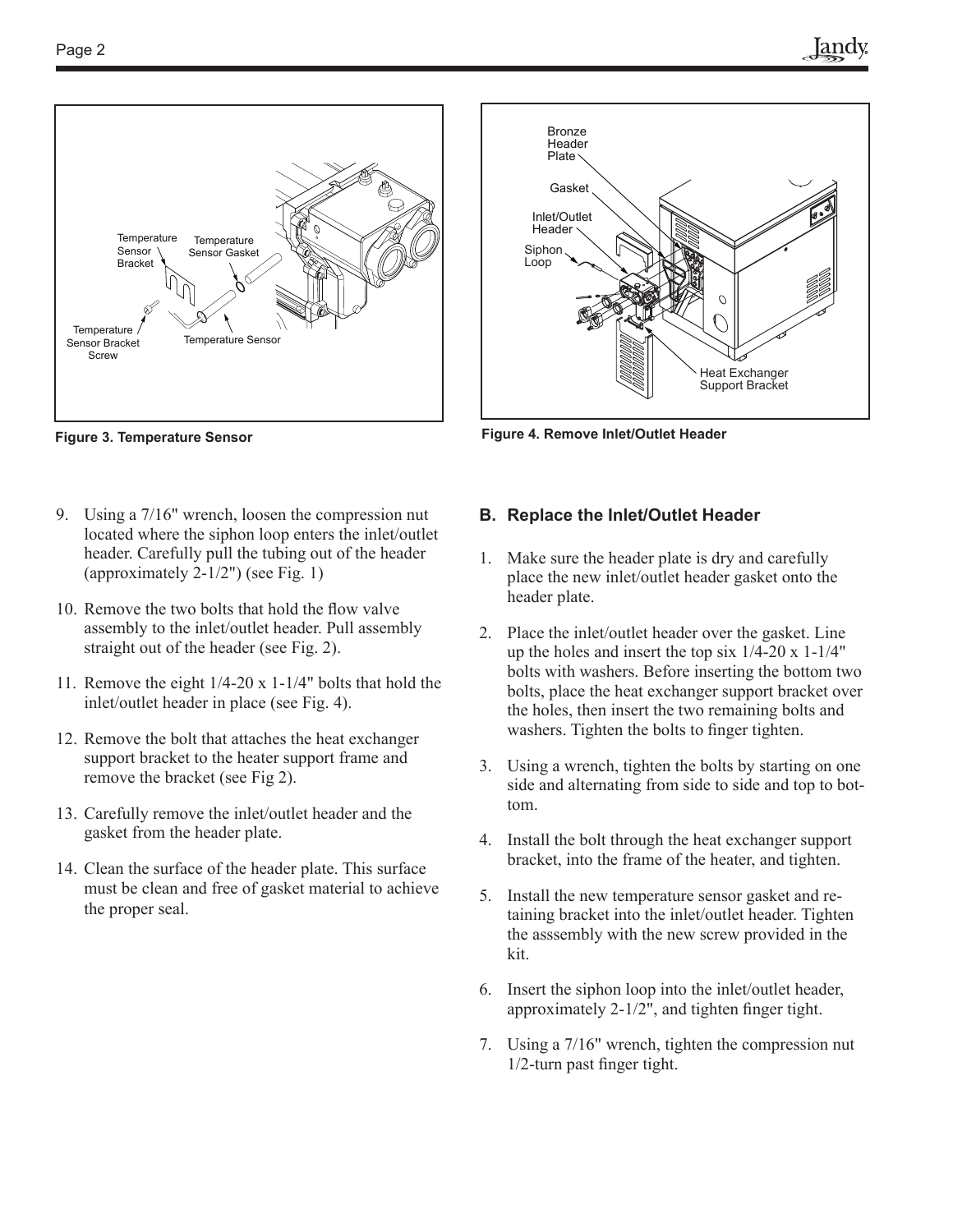- 8. Replace the new flow valve assembly into the inlet/ outlet header using the new gasket, bolts, and washers.
- 9. Install the new hi-limit switches into the inlet/outlet header. These two components are identified by markings on the switch. It is important to install them in their correct place. Refer to Figure 2 for correct placement.
- 10. Make sure the new 1/4" NPT drain plug is in place and tight. Also, install the new 3/4" NPT plyg (with or without a pressure relief valve) into the top of the inlet/outlet header.
- 11. Using the new inlet/outlet header flange gaskets, reconnect the water supply to the inlet/outlet header.

### **ACAUTION**

Open any complete shut-off valves that were closed to perform this operation.

- 12. Start the pump to fill the system and check for leaks.
- 13. Replace the right side cover panels.
- 14. Read the warnings under the heading of "For Your Safety Read Before Operating" on the label on the inside of the front panel.
- 15. Ignite the heater by following the instructions under the heading of "Operating Instructions" on the label on the inside of the front panel.
- 16. Replace the front panel. The front panel must be in place for the heater to operate properly and safely.

| Description                       | Quantity       |
|-----------------------------------|----------------|
| Inlet/Outlet Header               | 1              |
| Bolt, $1/4-20 \times 1-1/4$ "     | 8              |
| Washers                           | 8              |
| Plug, 1/4" NPT                    | 1              |
| Plug, 3/4" NPT                    | 1              |
| Connector Body                    | 1              |
| Gasket, Header                    | 1              |
| Gasket, 2", I/O Flange            | $\overline{2}$ |
| Gasket, Temperature Sensor        | 1              |
| <b>Temperature Sensor Bracket</b> |                |
| <b>Temperature Sensor Screw</b>   |                |
| Flow Valve Assembly w/ Gasket     |                |
| Instructions                      |                |

**Parts List**

 $\overline{a}$